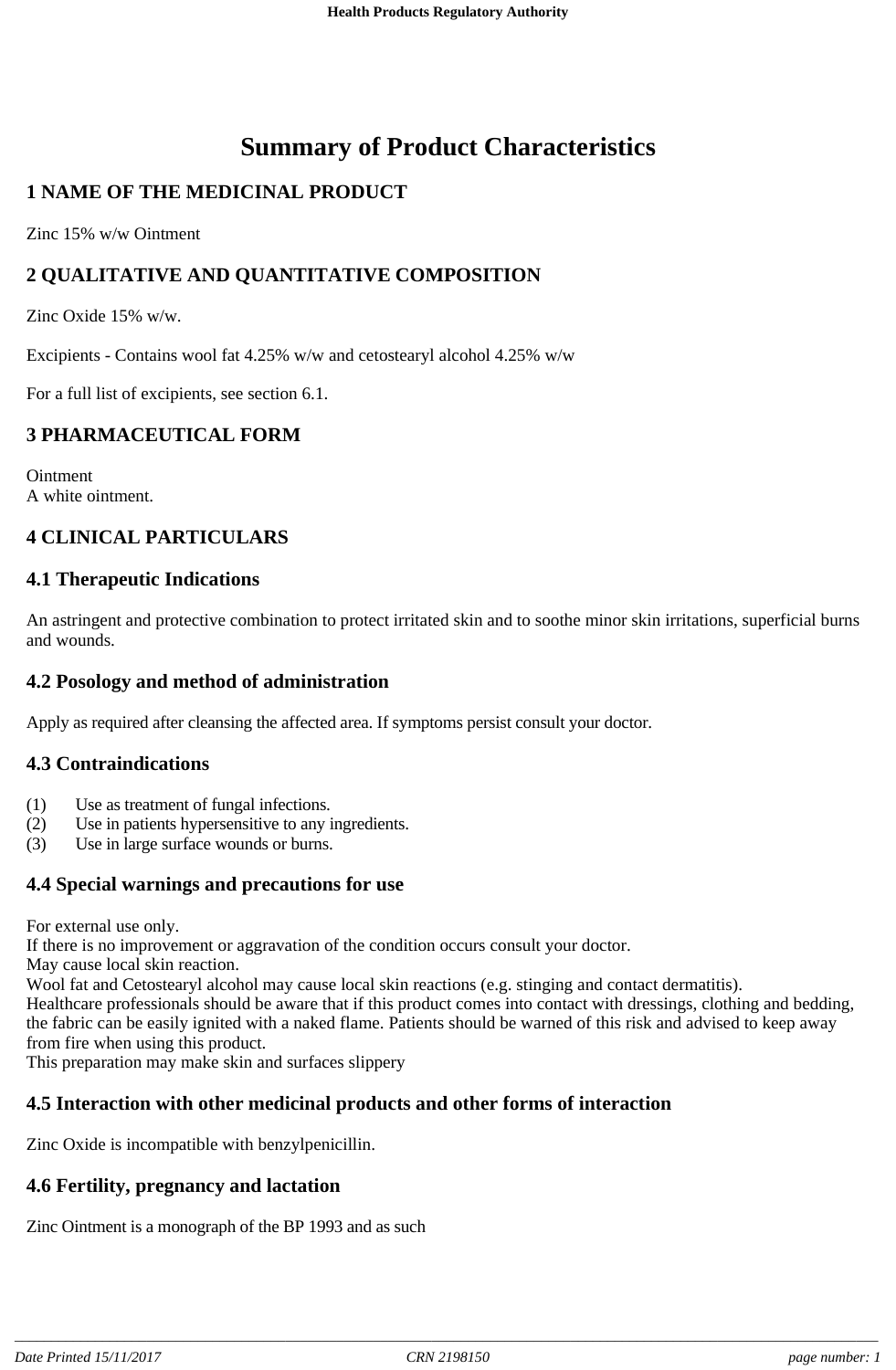- **(a)** No animal reproduction/fertility study was carried out.
- **(b)** No study carried out.
- **(c)** No known reason for not using in fertile, pregnant or lactating women.

# **4.7 Effects on ability to drive and use machines**

Presumed to be safe and unlikely to produce an effect.

# **4.8 Undesirable effects**

None reported.

Reporting of suspected adverse reactions

Reporting suspected adverse reactions after authorisation of the medicinal product is important. It allows continued monitoring of the benefit/risk balance of the medicinal product. Healthcare professionals are asked to report any suspected adverse reactions via HPRA Pharmacovigilance, Earlsfort Terrace, IRL - Dublin 2; Tel: +353 1 6764971; Fax: +353 1 6762517. Website: www.hpra.ie e-mail: medsafety@hpra.ie.

# **4.9 Overdose**

Not applicable.

# **5 PHARMACOLOGICAL PROPERTIES**

# **5.1 Pharmacodynamic properties**

#### ATC CodeD02AB Zinc products

Zinc oxide is mildly astringent and is used topically as a soothing and protective application in eczema and slight excoriations. Zinc oxide reflects ultra violet radiation and is used in sunscreens.

Zinc oxide is mildly astringent, soothing and protective.

#### **5.2 Pharmacokinetic properties**

#### **(a) General characteristics**

Zinc Oxide Ph. Eur.

It is unlikely that any Zinc Oxide is absorbed through the skin. Zinc salts are poorly absorbed from the gastro-intestinal tract. Only a small proportion of dietary zinc is absorbed. Zinc is widely distributed throughout the body and is excreted in the faeces with only traces appearing in the urine.

#### **(b) Characteristics in patients**

Not applicable.

# **5.3 Preclinical safety data**

Monograph of the BP 1993 and historically in many editions.

# **6 PHARMACEUTICAL PARTICULARS**

# **6.1 List of excipients**

Wool Fat